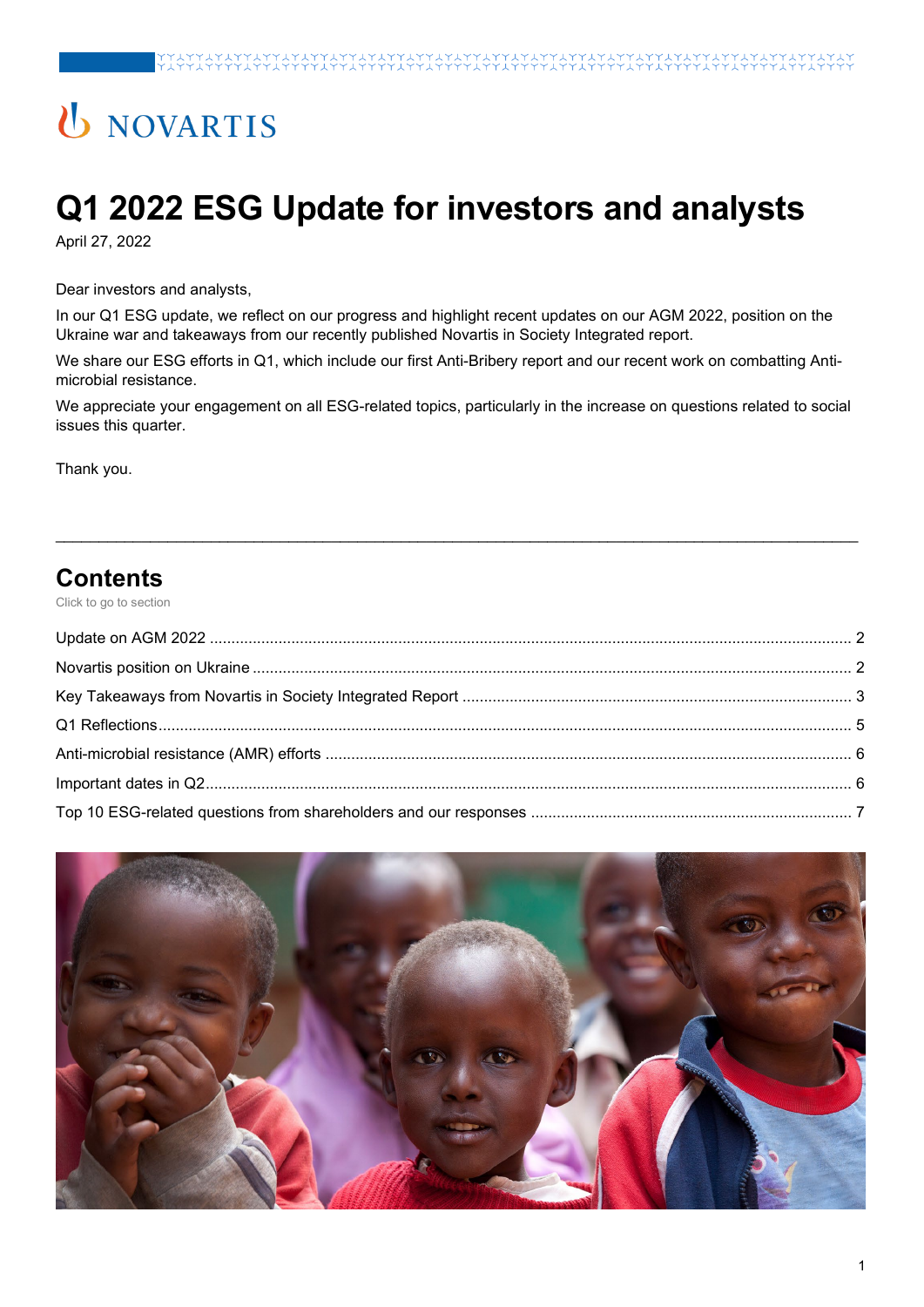# **Update on AGM 2022**

Our 2022 Annual General Meeting (AGM) was held on 4 March 2022.

Shareholders approved Novartis'  $25<sup>th</sup>$  consecutive dividend increase to CHF 3.10 (+3.3%) per share for 2021, which represents a 3.9% yield and approximately 57% payout of free cash flow.

Shareholders re-elected Dr. Joerg Reinhardt as Board Chair and all members of the Board who stood for reelection. Ana de Pro Gonzalo and Daniel Hochstrasser are newly elected members to the Board of Directors. Shareholders elected KPMG as statutory auditor and approved all other proposals of the Board of Directors.

In two separate binding votes, shareholders approved the total maximum aggregate amount of compensation for the Board of Directors, covering the period from the 2022 AGM to the 2023 AGM and the total maximum aggregate amount of compensation for the Executive Committee for the financial year 2023. Shareholders also endorsed the 2021 Compensation Report in an advisory vote.

#### **Reduction of Share Capital**

In line with the Board's recommendation, shareholders approved the cancellation of 30 699 668 shares repurchased under the authorizations of February 28. 2019 and March 2, 2021 and the reduction of the share capital accordingly by CHF 15.3 million (from CHF 1 217 210 460 to CHF 1 201 860 626).

#### **Pre-AGM engagement with our shareholders**

We welcome the dialogue with our investors and continued engagement. We held a series of virtual meetings to hear your feedback on a range of governance and AGM agenda topics, which included board compensation and independence, over-boarding and time commitments of our Board members and introductions of our new Board Members, that we welcomed in 2022.

#### **Board Regulation changes**

The Board, upon proposal by the GNCRC decided to rename the GNCRC to 'Governance, Sustainability and Nomination Committee' (GSNC) effective 1 March 2022. The change reflects the company's focus on sustainability and the Committee's role in reviewing the strategy and performance of ESG factors that contribute to long-term value creation.

### <span id="page-1-1"></span><span id="page-1-0"></span>**Novartis position on Ukraine**

Novartis condemns the war in Ukraine. This unprovoked act of violence harms innocent people and defies our mission to improving human health globally.

As a medicines company, we have delivered more than **1 million packs** of antibiotics, painkillers, cardiovascular, and oncology treatments which amounts to more than USD 25 million in medical aid to maintain the supply to those who rely on these drugs in Ukraine and in the border areas where people are seeking refuge.

Novartis has also made an **initial USD 3 million donation** to charities supporting refugees and displaced people in Ukraine and bordering countries. We continue to support our employees and their families in Ukraine, and those who have left the country. Novartis will continue to contribute to the humanitarian efforts in and for the people of Ukraine. We remain committed to providing access to medicines to patients in every country where we operate.

At the same time, we are careful to comply with the international sanctions imposed upon Russia. A package of measures has been implemented that includes suspending capital investments, media advertising, and other promotional activities in Russia. In addition, while we remain committed to provide access to our medicine in Russia, we **responsibly pause the initiation of new clinical trials** and the enrollment of new study participants in existing trials. These measures will be kept under review.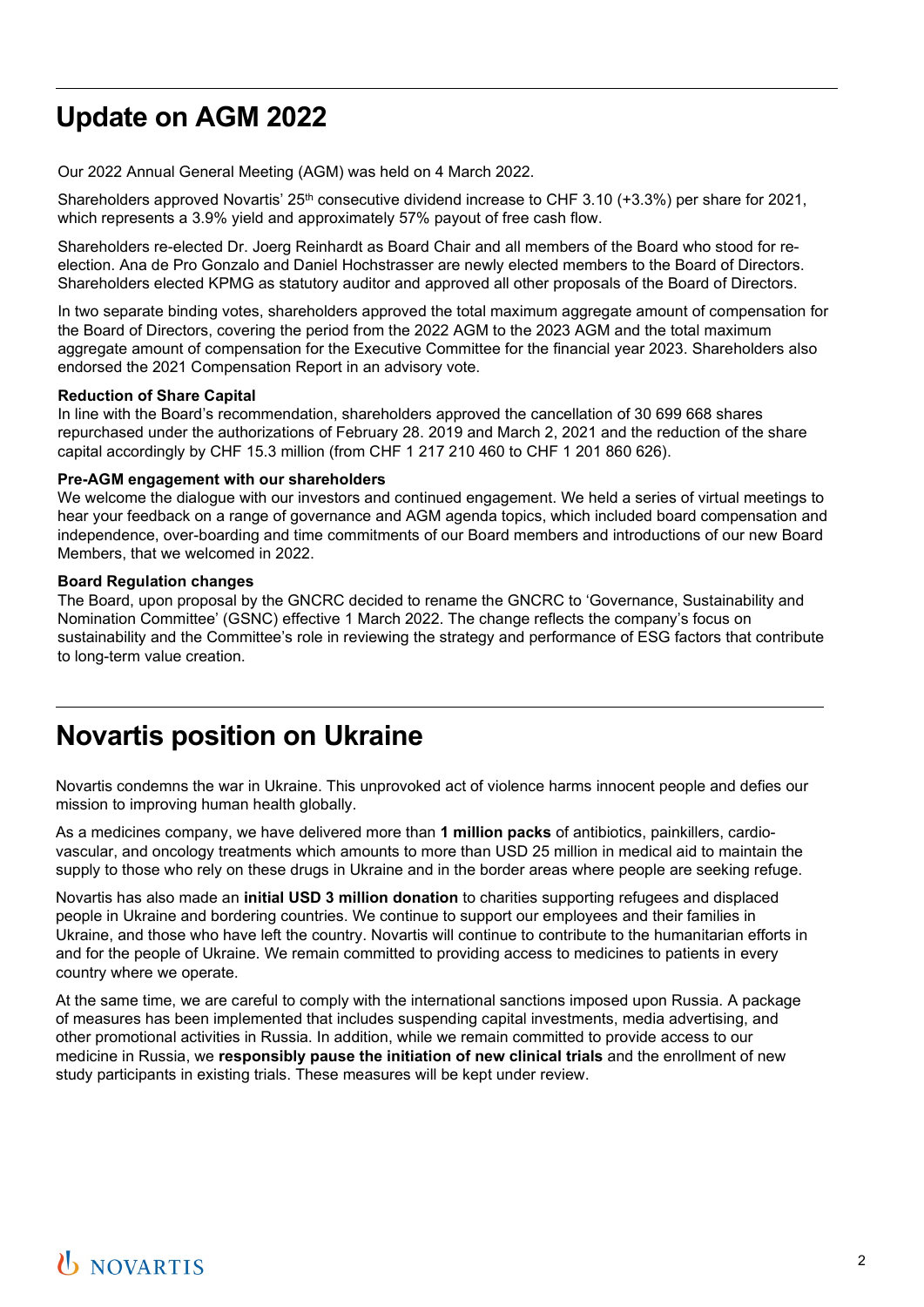## **Key takeaways from Novartis in Society Integrated Report**

We published our first Novartis in Society Integrated Report on 2 February. The report can be found [here.](https://www.novartis.com/sites/novartis_com/files/novartis-integrated-report-2021.pdf) We share below our top 10 takeaways from the Report. We welcome any feedback on our disclosure efforts.

#### **Top 10 takeaways**

#### **1. Our purpose**

Our purpose is to re-imagine medicine to improve and extend people's lives.

#### **2021 by numbers:**

- 766m patients reached, 7% through access-to-medicine approaches
- 71bn treatments produced through Novartis facilities
- 1bn antimalarial treatments delivered (since 2000), 90% supplied without profit
- 40m doses produced of Pfizer-BioNTech vaccine for Covid-19

#### **2. Materiality assessment**

Top 4 topics identified for their potential to deliver value by our stakeholders in 2021 assessment were:

- 1. Patient Health and Safety
- 2. Access to Healthcare
- 3. Innovation
- 4. Ethical Business Practices

#### **3. Delivering transformative innovation**

We work to discover and develop medicines that reduce the burden of disease for patients and societies around the world.

We currently have **54 ongoing Phase III programs** and 98 assets in developments spanning 50 diseases.

**Growth drivers:** By 2026, we anticipate potential approval of **20+ pipeline assets** with potential to become blockbuster medicines with significant sales. Around 85% of our treatments in development have the potential to be first in class or first in a specific indication.

#### **4. Delivering sustainable financial growth**

In 2021, we delivered a solid financial performance, supported by sales growth in key products and increased margins.

#### **Highlights:**

USD 51.6bn in group net sales (+4% cc)

USD 11.7bn in group operating income (+13% cc)

USD 42.0bn Innovative Medicines Division net sales (+6% cc)

#### **5. Transforming our culture**

Our associates bring purpose to live. We are on a journey to transform our culture and empower each employee to be inspired, curious and unbossed.

We are the 1<sup>st</sup> global pharma company to support the United Nations Standards of Conduct for Business, tackling discrimination against LGBTQI+ employees.

Women in management continues to increase and now at 46%.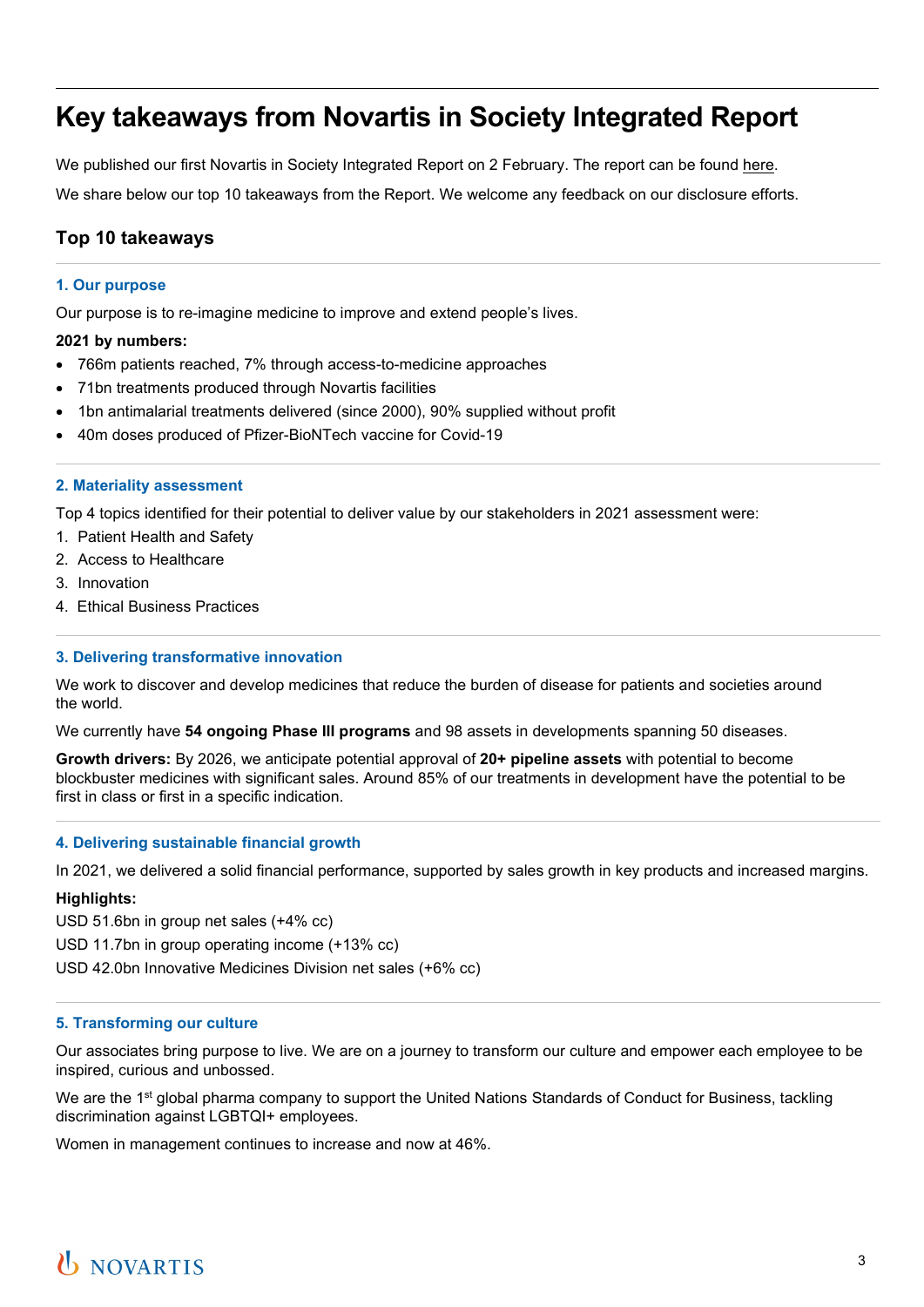#### **6.. Delivering access to medicines**



Access to innovative medicines remains one of the world's biggest healthcare challenges. Our **Novartis Access Principles** guide us to systematically integrate access strategies into how we research, develop and deliver our medicines. More detail on our efforts to deliver access to medicines can be found [here.](https://www.novartis.com/esg/access/novartis-access-principles)

#### **7. Reducing our environmental footprint**

We are committed to global health and have a responsibility, together with governments and civil society to contribute to addressing climate change. In 2021, we committed to becoming a net-zero company across our value chain by 2040.

#### **Highlights:**

34% - reduction in greenhouse gas emissions (vs. 2016 baseline)

40% - reduction in water consumption (vs. 2016 baseline)

56% - reduction in waste sent for disposal (vs. 2016 baseline)

#### **8. Excellence in our operations**

We work to improve the efficiency and effectiveness of our operations.

#### **Highlights:**

71bn – treatments supplied through Novartis sites

> 12,000 – suppliers' risk-assessed through our third-party risk management framework

99.2% of regulatory inspections of our facilities found to be good or acceptable

#### **9. Data & digital**

We use data and digital technology to drive digital health solutions for patients, personalize our engagements with healthcare professionals and accelerate R&D.

#### **Data42**

More than 900 Novartis employees are using data42, a data analytics platform that mines data from more than 2,700 clinical trials over two decades to help us understand disease progression, optimize treatments and improve clinical trial design.

#### **10. High standards of ethical behavior**

We hold ourselves to follow high standards of ethical behavior. In 2021, we rolled out programs and policies to support our employees, when faced with ethical dilemmas.

#### **Highlights:**

<span id="page-3-0"></span>98% employees trained on the Novartis Code of Ethics 50,000 responses to our first Annual Global Ethics Survey Q1 2022 Survey conducted with 47,000 responses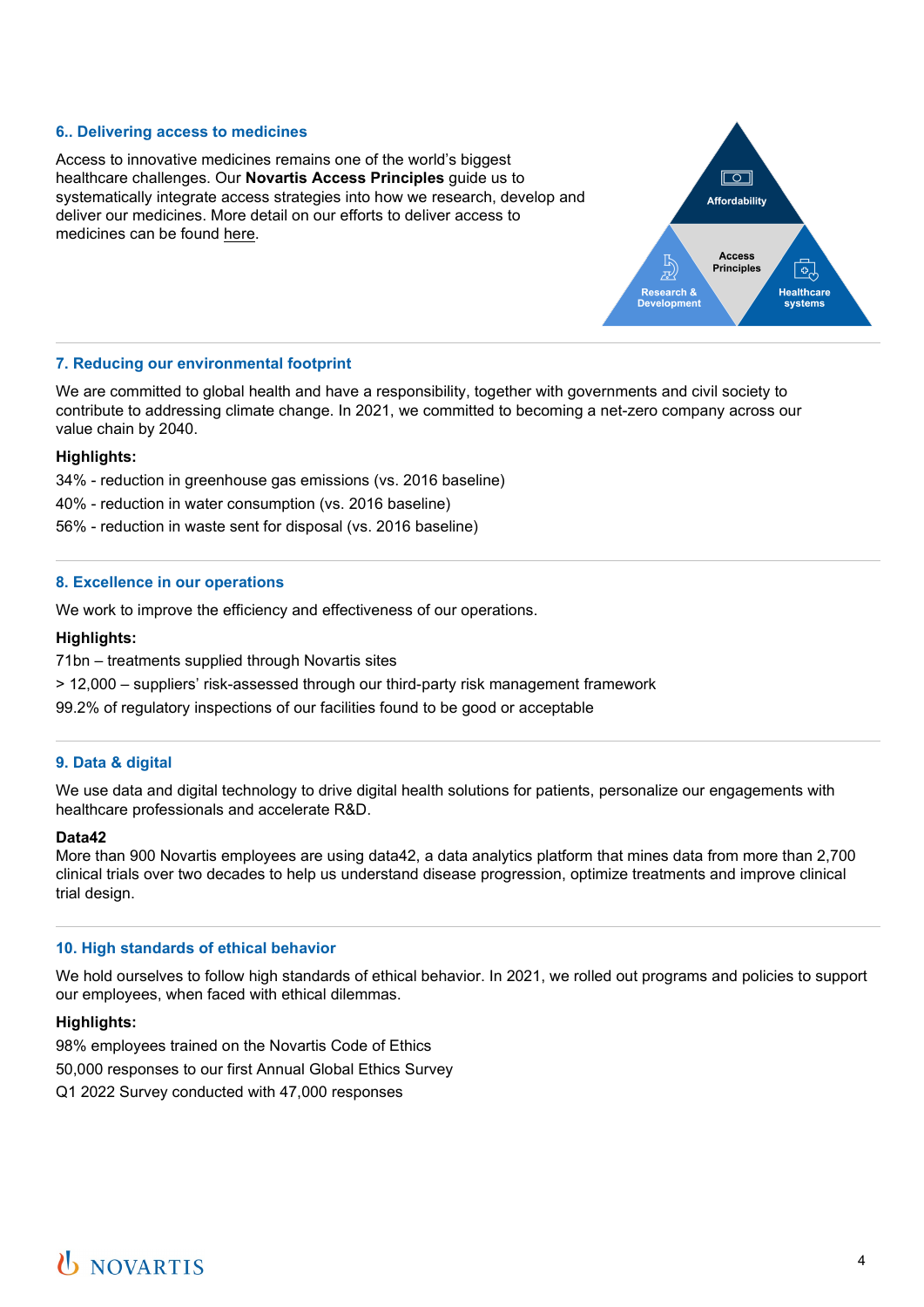# **Q1 reflections**

Our ESG progress in Q1 covers themes across governance, environment, and social issues:

**First anti-bribery report published** We published our first Anti-Bribery report in early 2022, as a step to increase our transparency and efforts to combat bribery and corruption in our operations. This publication followed a collective ESG project initiated by an independent Investment bank. More details can be found [here.](https://www.novartis.com/esg/ethics-risk-and-compliance/compliance/anti-bribery-and-anti-corruption)

Our approach covers the following themes:

- Culture
- Risk Management
- Third Parties
- Compliance
- Oversight
- **2022 Bloomberg GEI Inclusion** Novartis has been included in the **2022 Bloomberg-Gender Equality Index (GEI)** for our commitment to gender equity and inclusion for a third consecutive year. Improving gender equality in the workplace is a priority for us. Women currently make up 50% of our workforces, representing 46% in management and 31% on our Board.
- **2022 S&P Global Sustainability Award** In February, Novartis received the Bronze medal, in recognition of its ESG efforts at the 2022 S&P Sustainability Award. The Bronze medal is awarded to companies that achieve an ESG score within a range of 5 – 10% of the top-performing companies in their industries and hold a minimum score of 54.
- **Climate Pledge** Novartis recently joined The Climate Pledge. The Climate Pledge is a call to businesses and organizations to take action and to build a safe and healthy planet for future generations. We have a comprehensive environmental sustainability strategy. Details can be found [here.](https://www.theclimatepledge.com/)
- **Novartis Biome Sub-Saharan Africa** We recently launched the Novartis Biome Sub-Saharan Africa, an industry-first in the region and the eleventh global innovation hub to support our mission to become the number one partner in the tech ecosystem. The biome covers 46 countries and focuses on cross-sectoral partnerships in the region to increase affordable access and strengthen healthcare systems.

Our goal is to provide every patient in Sub-Saharan Africa with affordable access to high-quality medicines and to transform healthcare in the region. We aim to double our patient reach in Sub-Saharan Africa by 2022 and increase it five-fold by 2025. More details are [here.](https://www.biome.novartis.com/innovation-hubs/novartis-biome-sub-saharan-africa)

**MoUs with Sub-Saharan Africa** In February, Novartis SSA signed its fifth Sickle Cell Disease MoU (Memorandum of Understanding) with Zambia, bringing it closer to its commitment to have 10 MoUs signed by 2025. The partnership includes early intervention strategies, research to investigate new treatments, education and advocacy to improve access to existing therapies, with plans to introduce child-friendly formulation of treatments. Other countries with MoUs include Ghana, Kenya, Uganda and Tanzania.

> In March, we signed an MoU with the Tanzania Training Centre for International Health. It aims to improve the management of diseases (such as Epilepsy, Sickle Cell, Diabetes, etc.) by training healthcare workers in Tanzania.

<span id="page-4-0"></span>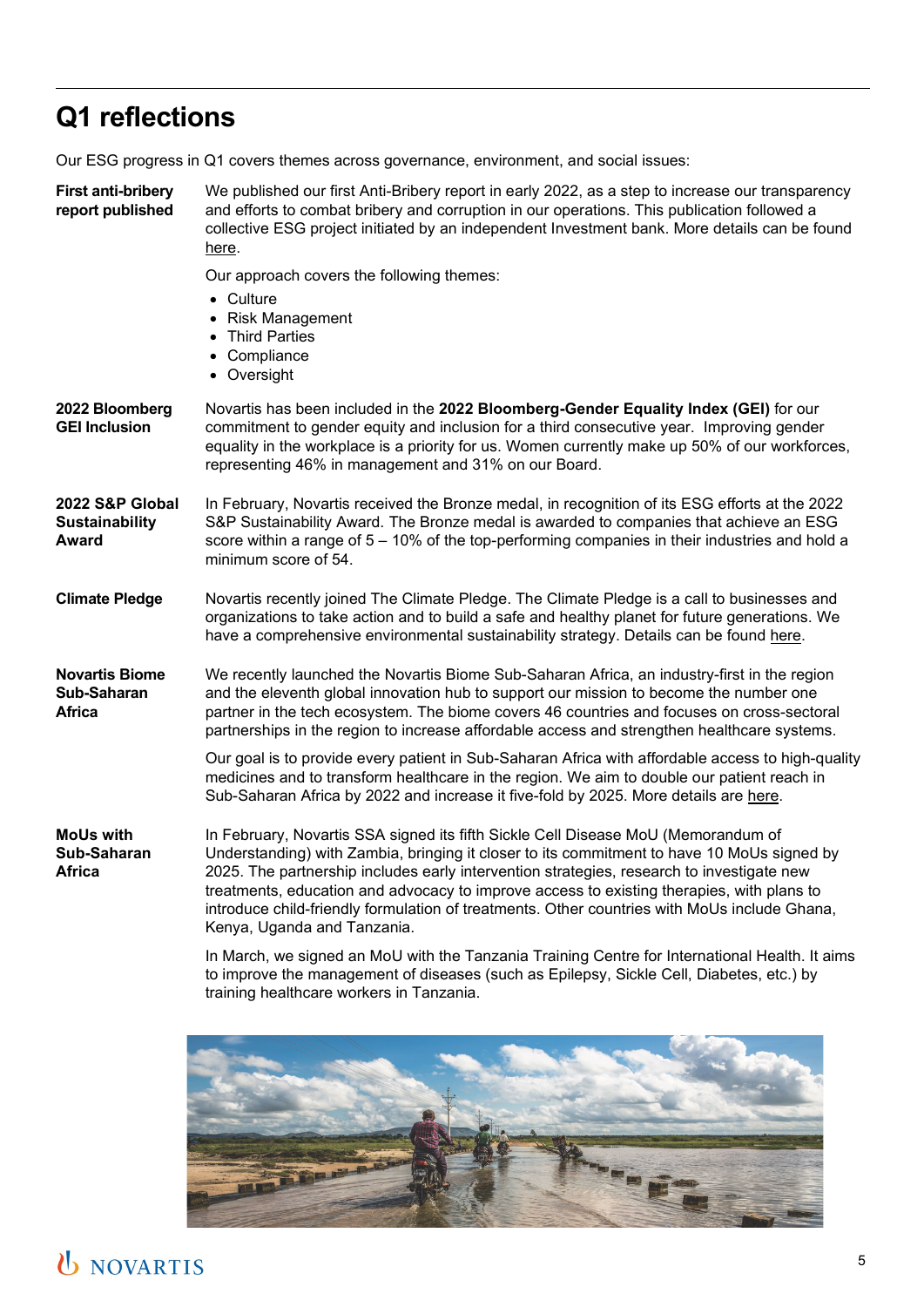## **Anti-microbial resistance (AMR) efforts**

On April 6, Sandoz announced the extension and expansion of its strategic collaboration agreement with Ares Genetics until January 31, 2025. This effort will focus on driving cutting-edge digital solutions in the global fight against AMR.





### <span id="page-5-0"></span>**Important dates in Q2**

| <b>Equity in Corporate</b><br><b>Purpose event</b>               | Patrice Matchaba, (President, Novartis US Foundation), will be speaking at the virtual 2022<br>Shared Value Initiative on 5 May 10am ET to discuss equity and its role at Novartis. For more<br>details, sign up here.                                                                      |
|------------------------------------------------------------------|---------------------------------------------------------------------------------------------------------------------------------------------------------------------------------------------------------------------------------------------------------------------------------------------|
| <b>Switzerland</b><br><b>Sustainable</b><br><b>Finance event</b> | Novartis and the UN Global Compact Network Switzerland & Liechtenstein will be hosting an<br>in-person event at our Novartis Campus Basel on 18 May 9:30 - 12:30pm, focused on<br>Sustainable Finance in Switzerland. If you would like to participate, please email us or sign up<br>here. |
| <b>Upcoming ESG</b><br><b>Roadshows</b>                          | Our Investor Relations team is planning our virtual 2022 ESG Roadshows, planned for June<br>2022. The ESG roadshows will cover relevant topics for our global stakeholders. If you would<br>like to participate, please email investor.relations@novartis.com                               |

#### **Novartis ESG Investor Relations:**

**Madeleine Szeluch**  Investor Relations ESG Director [madeleine.szeluch@novartis.com](mailto:madeleine.szeluch@novartis.com) +41 795 481 267

**Maria Victoria Cuevas**  Investor Relations ESG Director [maria.cuevas@novartis.com](mailto:maria.cuevas@novartis.com)  +41 795 865 285

**Samir Shah** Global Head of Investor Relations [samir.shah@novartis.com](mailto:samir.shah@novartis.com)  +41 795 964 645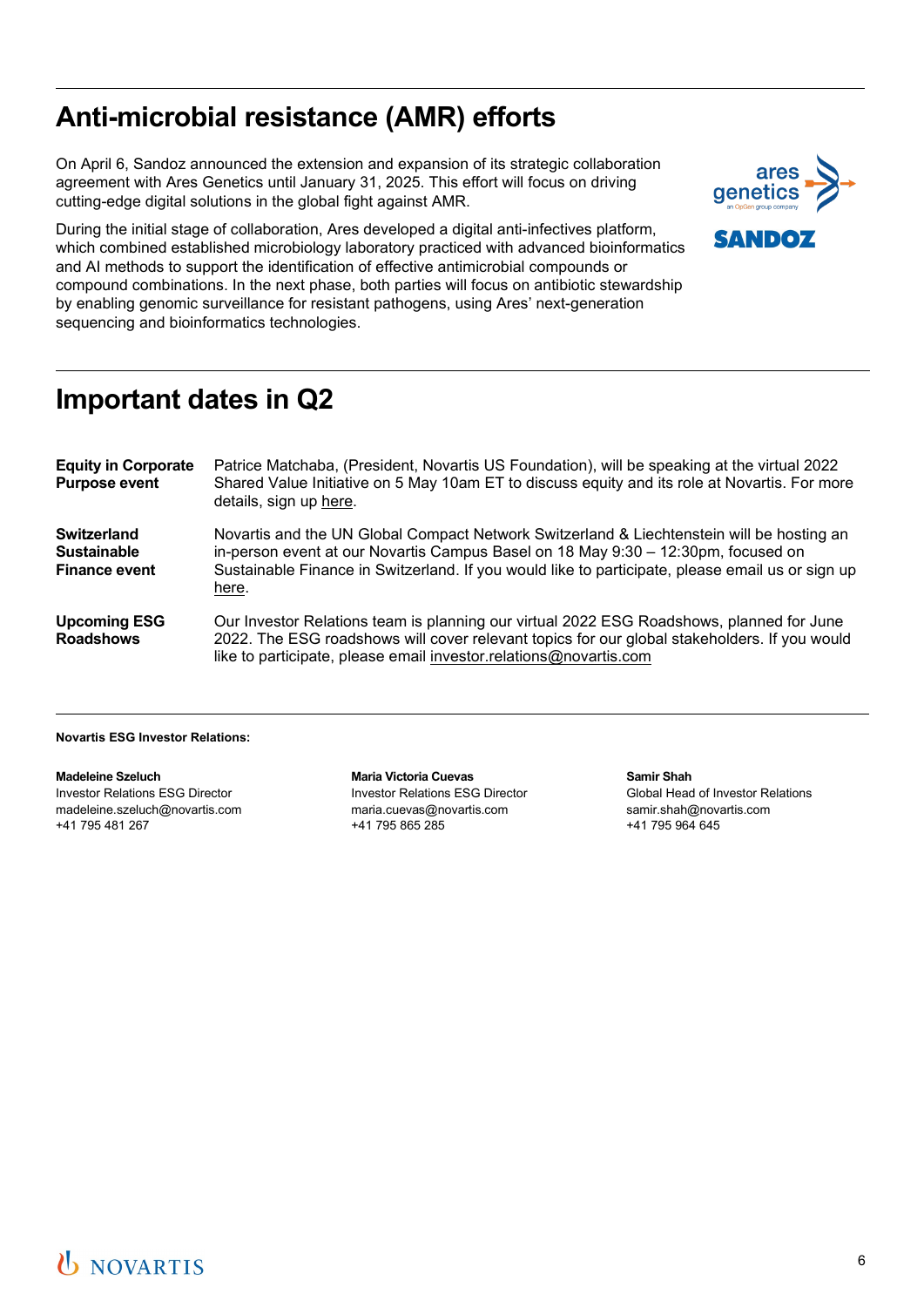### <span id="page-6-0"></span>**Top 10 ESG-related questions from shareholders and our responses**

In this quarter, investor questions focused on Social issues, including Access, Diversity and Workforce topics.

| Question                                                                                                                | <b>Response</b>                                                                                                                                                                                                                                                                                                                                                                                                                                                                    |
|-------------------------------------------------------------------------------------------------------------------------|------------------------------------------------------------------------------------------------------------------------------------------------------------------------------------------------------------------------------------------------------------------------------------------------------------------------------------------------------------------------------------------------------------------------------------------------------------------------------------|
| <b>Novartis mentions</b><br>that ESG is<br>important to create<br>value. What do you<br>mean by value<br>creation?      | We believe that the ultimate aim of ESG is to create positive impact on society, with this impact being<br>intentional and measurable. We also believe that 'impact' is change that goes beyond what would have<br>happened regardless.                                                                                                                                                                                                                                            |
|                                                                                                                         | Access to innovative therapies and addressing unresolved global health challenges is where the<br>healthcare industry can drive the largest impact to society, as this is the highest unmet need in<br>medicine.                                                                                                                                                                                                                                                                   |
|                                                                                                                         | Some of our efforts at Novartis include our 2020 sustainability-linked bond (SLB), our emerging growth<br>brands and our Sub-Saharan strategy which focus on innovation and creating value for different<br>stakeholders, which include healthcare professionals, patients, and our shareholders. These efforts<br>were intentional, created to have measurable KPIs and further access to innovative medicines.                                                                   |
| 2<br>Do you foresee any<br>impact of the<br>recently announced<br>Sandoz strategic<br>review to your<br>access efforts? | Novartis commenced a strategic review of Sandoz that is exploring all options, ranging from retaining<br>$\bullet$<br>the business to separation to determine how to best maximize value for our shareholders. No decision<br>has been taken on Sandoz yet.                                                                                                                                                                                                                        |
|                                                                                                                         | Our commitment to improving access is focused on innovative medicines. Some examples of this<br>$\bullet$<br>include our Sustainability-linked bond and Global Health Access programs.                                                                                                                                                                                                                                                                                             |
|                                                                                                                         | Sandoz is the world's leading provider of generic antibiotics, which makes up 80% of the antibiotics<br>$\bullet$<br>market. We are committed to determining how best to enable Sandoz to continue to be the leading<br>generics company in the world.                                                                                                                                                                                                                             |
|                                                                                                                         | The cross-divisional Anti-Microbial Resistance (AMR) program continues unchanged. The leading<br>Sandoz portfolio of essential antibiotics plays a key role on access, responsible manufacturing and<br>responsible use.                                                                                                                                                                                                                                                           |
| 3<br>How do you<br>balance achieving<br>profitability and<br>delivering on<br>access in LMICs?                          | Our approach to access has evolved over the past two decades as we strive for more sustained impact:<br>We have pivoted from donation programs towards full integration in our core business. Our access<br>thinking goes beyond affordability - it includes R&D and health systems strengthening activities to<br>ensure long-term sustainable impact.                                                                                                                            |
|                                                                                                                         | Most of our access programs relating to innovative therapies in LMICs are either accretive (resulting in<br>incremental growth) or self-sustaining, and we are progressing in this direction across the diverse<br>markets we operate in.                                                                                                                                                                                                                                          |
|                                                                                                                         | As an example, in 2019, we announced a new approach to reach more patients in Sub-Saharan Africa<br>(SSA) across our portfolio. As part of this strategy, the regional organization will prioritize driving access<br>to medicines to help reach more patients across different income levels, in addition to traditional<br>business metrics, such as profits and margins. Our SSA sub-unit is delivering a sustainable and<br>profitable model to reach underserved populations. |
|                                                                                                                         | We maintain a philanthropic Global Health program, which is focused on Leprosy and we have recently<br>renewed our commitment with WHO to extend our multi-drug therapy donation for leprosy until 2025.                                                                                                                                                                                                                                                                           |
| 4<br>Can you share<br>progress on gender<br>equality in 2021?                                                           | • In 2018, we signed the Equal Pay International Coalition (EPIC) pledge to achieve gender balance in<br>management and improve pay equity and transparency processes by 2023. We are on track to deliver<br>on our targets. Our female representation in overall management is currently 46% and we report on our<br>gender representation in our Novartis in Society Integrated report (see pg.66 here)                                                                          |
|                                                                                                                         | • In 2021, we introduced gender neutral parental leave. All Novartis employees worldwide are eligible for a<br>minimum 14 weeks of paid parental leave on the birth or adoption of a child, effective from their first day<br>of employment. Across 33 countries, over 4600 employees took advantage of this benefit in 2021. This<br>figure was represented by 59% of women and 41% of men.                                                                                       |
| 5<br>How is the Board<br>planning to increase<br>its diversity profile<br>over the next two<br>years?                   | • Diversity of culture, experience and perspective are key factors to Board effectiveness and risk<br>evaluation.                                                                                                                                                                                                                                                                                                                                                                  |
|                                                                                                                         | . We are continuously looking for opportunities to increase our Board diversity, including gender, age,<br>nationality, and ethnicity.                                                                                                                                                                                                                                                                                                                                             |